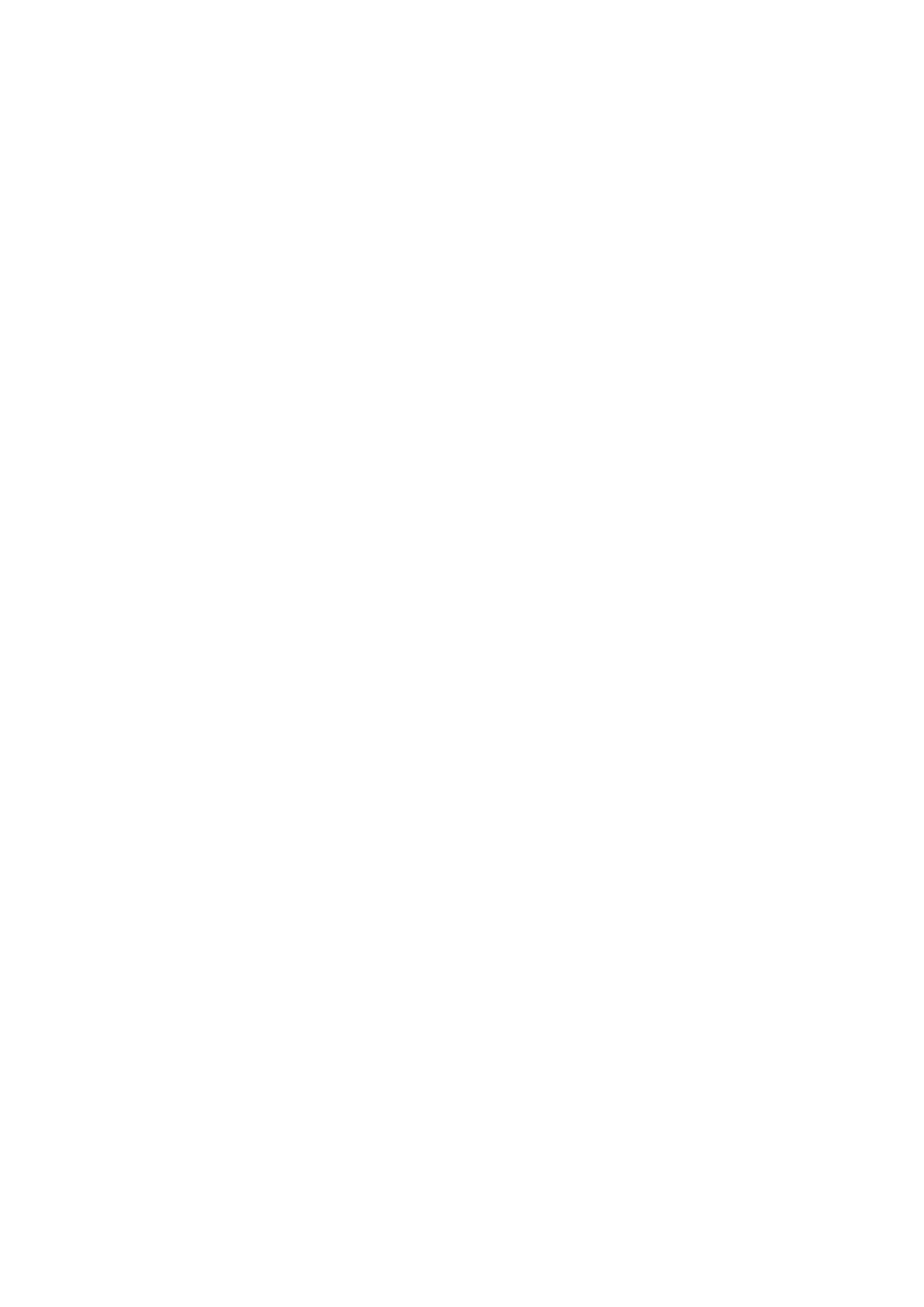#### **About Occupational Therapy Australia**

Occupational Therapy Australia is the professional association for occupational therapists in Australia.

Our members are qualified occupational therapists employed throughout the public and private sectors. They provide health care, vocational rehabilitation, and consultancy to clients.

Our mission is to provide member benefits through access to local professional support and resources, and through opportunities to contribute to, and shape, professional excellence.

For more information about Occupational Therapy Australia, visit **www.otaus.com.au**.

#### **© Occupational Therapy Australia 2015**

This work is copyright. You may download, display, print and reproduce this material in unaltered form only (retaining this notice) for your personal, non-commercial use or use within your organisation.

Apart from any use as permitted under the Copyright Act 1968, all other rights are reserved.

Occupational Therapy Australia reviews its publications on a staged basis biennially.

Occupational Therapy Australia position papers are authored by members of Occupational Therapy Australia's Special Interest Groups and undergo review by the Association's membership.

Requests for further authorisation should be directed to *The National Manager: Professional Practice and Standards*, care of:

Occupational Therapy Australia or **standards@otaus.com.au** 6/340 Gore Street Fitzroy VIC 3065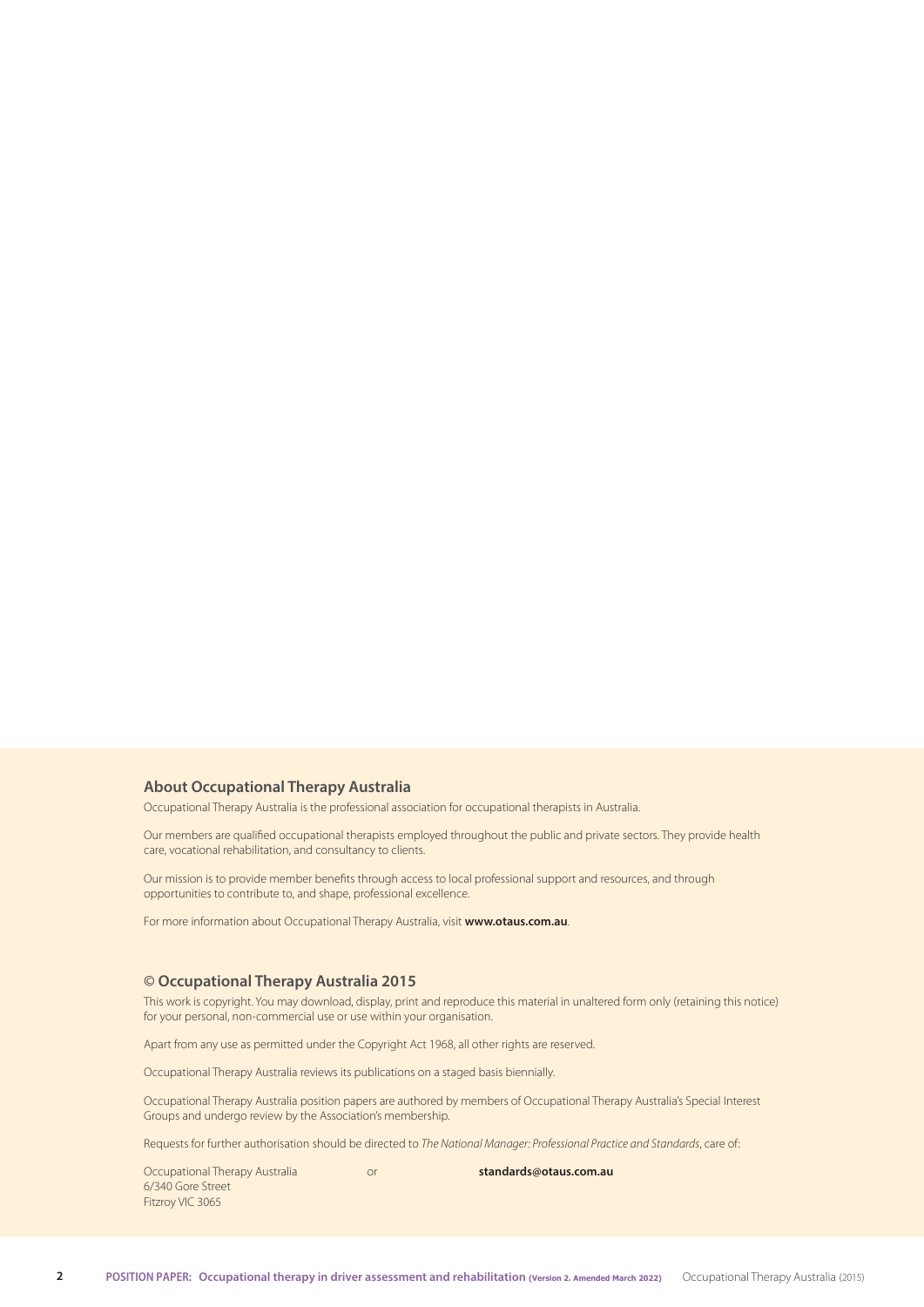# **POSITION PAPER:**

# Occupational therapy in driver assessment and rehabilitation



### **Summary statement of position**

Community mobility is core scope of practice for occupational therapy. All occupational therapists understand the occupation of driving a vehicle as an instrumental activity of daily living enabling community mobility .

Occupational Therapy Australia recognises driver assessment and training as **advanced** scope of practice. Assessing and rehabilitation or training of drivers with disabilities, age-related health declines or acquired impairments must be performed by occupational therapists with post-graduate driver qualifications (Driver Assessor Occupational Therapists).

The breadth of training and scope of practice of Driver Assessor Occupational Therapists encompasses the range of capacities required for driving. Some other professions such as optometry and neuropsychology provide focal, in depth elements of assessment. However only Driver Assessor Occupational Therapists encompass driving holistically and are able to provide comprehensive off-road (in the clinic) and on-road (in a dual controlled vehicle) assessment.

### **Introduction**

#### **The occupational therapy profession**

*'Occupational therapy is a client-centred health profession concerned with promoting health and well being through occupation. The primary goal of occupational therapy is to enable people to participate in the activities of everyday life. Occupational therapists achieve this outcome by working with people and communities to enhance their ability to engage in the occupations they want to, need to, or are expected to do, or by modifying the occupation or the environment to better support their occupational engagement'* (World Federation of Occupational Therapy, 2011).

### **Driving**

The occupation of driving is highly valued by many members of our community. However, participating in driving may be influenced by:

- accident, injury or illness resulting in physical, cognitive/perceptual or sensory disabilities
- $\bullet$  congenital disabilities
- **•** psychiatric disorders, drug use
- factors associated with ageing (e.g. deteriorating vision)
- lack of information about transport alternatives.

Driving is a complex instrumental activity of daily living, which requires the ability to adapt to different situations and environmental demands. Decisions regarding driving should be based upon not only medical fitness but functional abilities that are related to the capacity for safe driving. A driver's sensory, motor and cognitive skills require detailed assessment to determine the potential impact of any impairments on driving. A recent systematic review of all assessment tools predicting fitness to drive in adults determined behind the wheel assessment remains the gold standard for driving evaluation (Dickerson et al, 2014).

Occupational therapists aim to ensure that individuals can participate in as many of their chosen occupations as possible, hence Driver Assessor Occupational Therapists work with driving instructors, other health team members and relevant licensing authorities to assess and optimise an individual's capacity to drive independently and safely. Across jurisdictions, Driver Assessor Occupational Therapists are recognised as playing an important role in reducing risk and promoting safety.

### **Occupational therapist driver assessment and rehabilitation**

Driver Assessor Occupational Therapists complete a comprehensive assessment of clients to ascertain their functional status, ability to drive safely and their ability to participate in driver rehabilitation and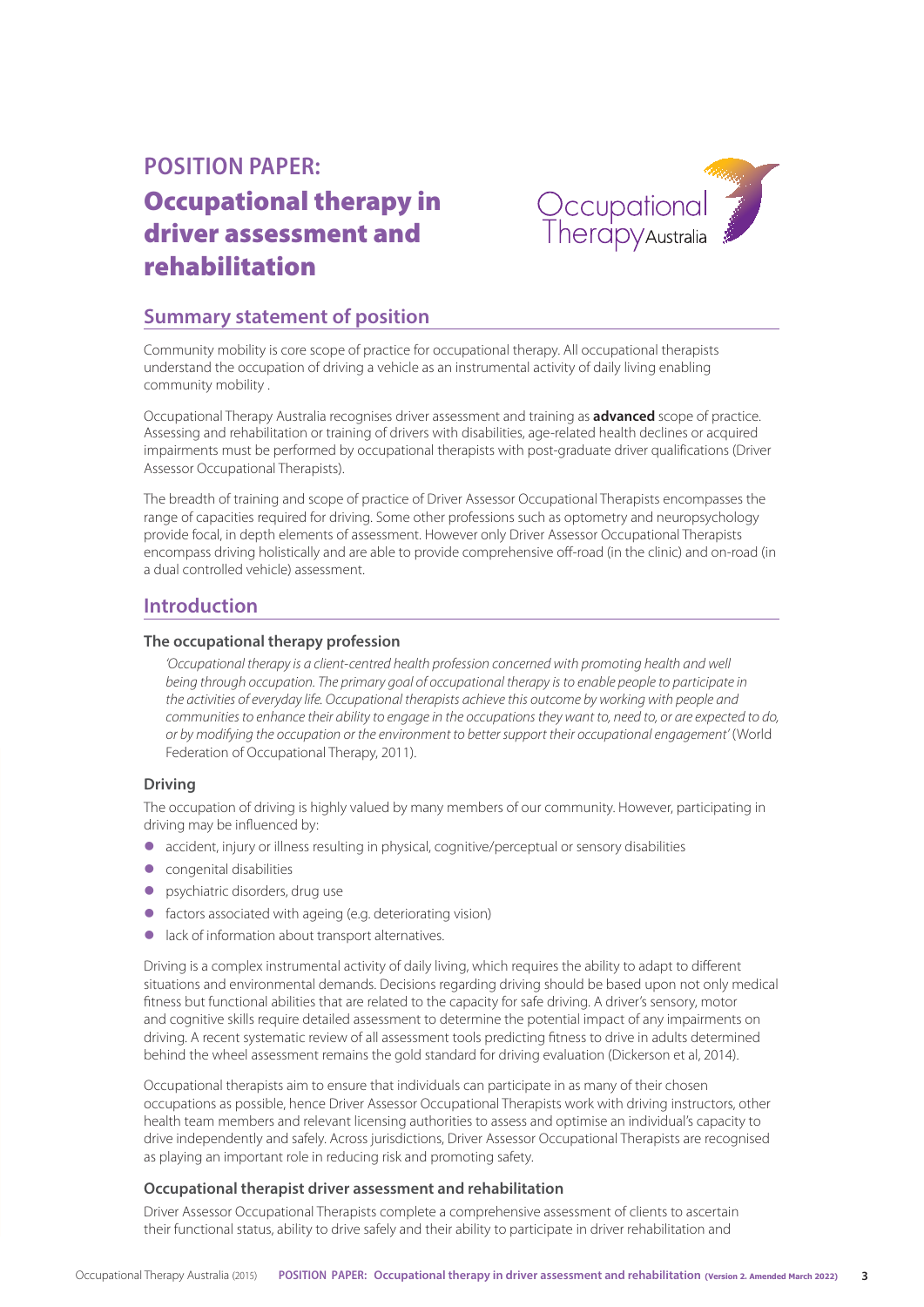re-training (Korner-Bitensky et al, 2006, p316). This assessment process commonly includes both an off-road and on-road assessment (Korner-Bitensky et al, 2010, p317; Classen et al, 2010, p234). On-road assessment component is conducted in collaboration with Accredited Professional Driving Instructors as per occupational therapy practice competencies (Unsworth, 2007).

In Australia, considerable research has been undertaken to develop valid and reliable off-road assessments, and that of standardising the process of conducting on-road assessments. Two Australian off-road assessments have documented reliability and validity. The OT-DORA Battery (Occupational Therapy – Off-Road Assessment Battery) (Unsworth, Pallant, Russell, Odell, 2011) is a comprehensive battery taking approximately 90 minutes and includes a full client history and need for driving as well as assessing a client's sensory, physical and cognitive skills for driving. The Drive Safe, Drive Aware (Kay & Bundy, 2009) examines a client's cognitive skills for driving and the client's determination of their own driving skills. The assessment takes 30 minutes to administer.

Considerable research has also been undertaken in Australia to develop on-road assessment protocols. For example, in Victoria Di Stefano et al have examined the elements that should be included in an occupational therapy on-road assessment route (2012). In Queensland, considerable research has also been undertaken to validate the on-road assessment. An occupational therapy on-road driving assessment with a self-navigation component administered in a standardised format, using objective scoring protocols has been shown to be a valid and reliable measure of driving ability (Wood and Mallon, 2001; Mallon and Wood, 2004; Wood et al, 2008). Mallon, Wood and colleagues report that the use of such an on-road protocol provides evidence for the justification and evaluation of driving remediation programs and furthermore, has been shown to be predictive of subsequent crash risk in older community-living drivers.

## **Purpose of position statement**

The purpose of this position statement is to inform the occupational therapy profession, key stakeholders and consumers of occupational therapy services, of the Occupational Therapy Australia position in relation to the advanced practice status of driver assessment and rehabilitation.

# **Policy and environmental context**

Driver Assessor Occupational Therapists have been identified as the health profession that plays a major role in driver assessment and rehabilitation services both within Australia and internationally. A process to assess persons whose medical or functional capacity to drive may impact on their ability to drive is crucial in ensuring the safety of the individual, and the community.

The Austroads (2012) National Fitness to Drive Guidelines sets a template for how this may occur with individual states determining their own legislation. Austroads (2012) defines the respective roles of Medical Practitioner, Occupational Therapists trained in driver assessment (Driver Assessor Occupational Therapists) and the driver licensing authority.

### **Processes**

Assessing safety to drive is a three-fold process – medical fitness, functional ability and licensing:

- Medical Fitness: is the responsibility of medical practitioners and the expectation of them is defined for each of the medical conditions in Austroads (2012). A health professional may request a practical driver assessment to provide information to supplement the clinical assessment in some borderline cases and to assist in making recommendations regarding a person's fitness to drive (Austroads 2012, p22)
- Functional Ability: Austroad's position is that the Driver Assessor Occupational Therapist assess a person's functional status including cognitive function, physical strength and skills, reaction time, insight level and ability to self-monitor driving, the driver's lifestyle and the nature, frequency and requirement for driving, the need for specialised equipment or vehicle modifications, rehabilitation or retraining (Austroads 2012, p22).

#### **Regulation**

Licensing – this includes assessing driving ability to control the vehicle, understanding and application of road law and licencing. Licensing is the sole responsibility of the Driver Licensing Authority. National Fitness to Drive Guidelines are nationally applicable and contain appendices with current legislative situation of each State/Territory. However, the Guidelines are not legally enforceable and some states may choose not to use aspects of the Guidelines.

Occupational Therapy Australia publish Driver Competency Standards upon which driver assessment and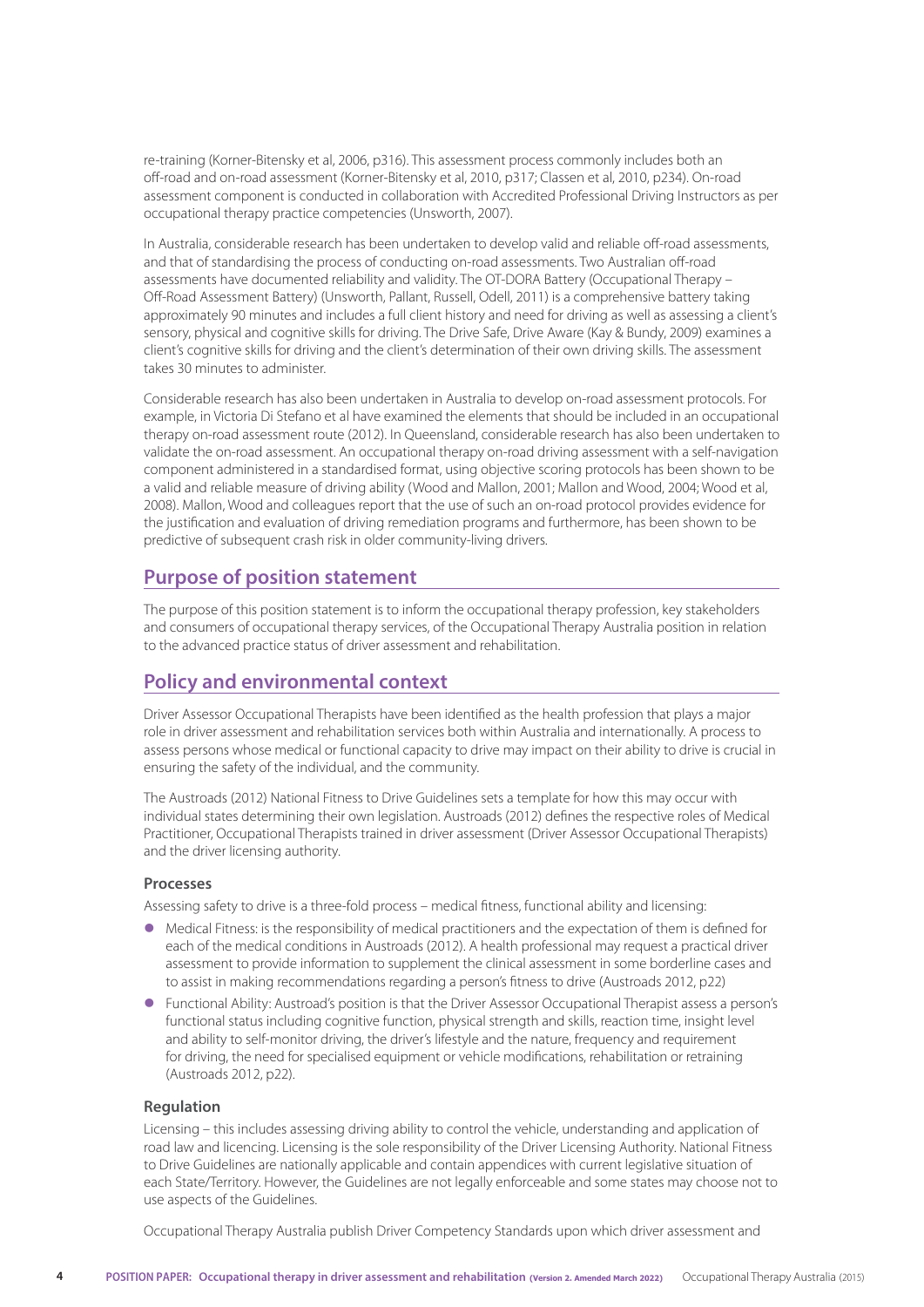training courses are based. These Standards are currently being revised (Unsworth & Fields). Occupational therapists are also regulated by AHPRA*<sup>i</sup>* .

### **Statement of position being taken**

Occupational Therapy Australia recognises driver assessment and rehabilitation as an **advanced** area of occupational therapy practice. Assessing and training of novice drivers with disabilities or retraining drivers with age-related health declines or acquired impairments must be performed by occupational therapists with post-graduate driver qualifications for Driver Assessor Occupational Therapists.

Other professions have the competence to conduct elements of an assessment; however occupational therapy is the only profession with the breadth of competence to address driving, including assessment and rehabilitation, as a whole. Driver Assessor Occupational Therapists assess biomechanical, sensory-motor, cognitive, intra- and interpersonal components as well as the environmental factors for driving.

Occupational Therapy Australia recognises access to and quality of driver assessment and rehabilitation must be addressed in the interests of the driving public. This includes recognition of the advanced scope of practice of Driver Assessor Occupational Therapists; addressing inconsistent legislation across jurisdictions for the recognition of qualified driver assessment; access to training courses and Driver Assessor Occupational Therapists; costs to individuals requiring assessment; and the need for increased research and an evidence clearinghouse to inform policy.

### **Statement of significance to society**

Driver Assessor Occupational Therapists are occupational therapists with advanced practice skills. They undergo post graduate training, and are experienced to assess the driving competence of a person with a medical condition, design relevant driver rehabilitation and driver retraining programs, and provide guidance through the licensing process.

Assessing fitness to drive and ensuring medical standards and clinical management guidelines are in place impacts on the whole community. It is essential both to individuals to enable independence and quality of life, and also to ensure broader community safety.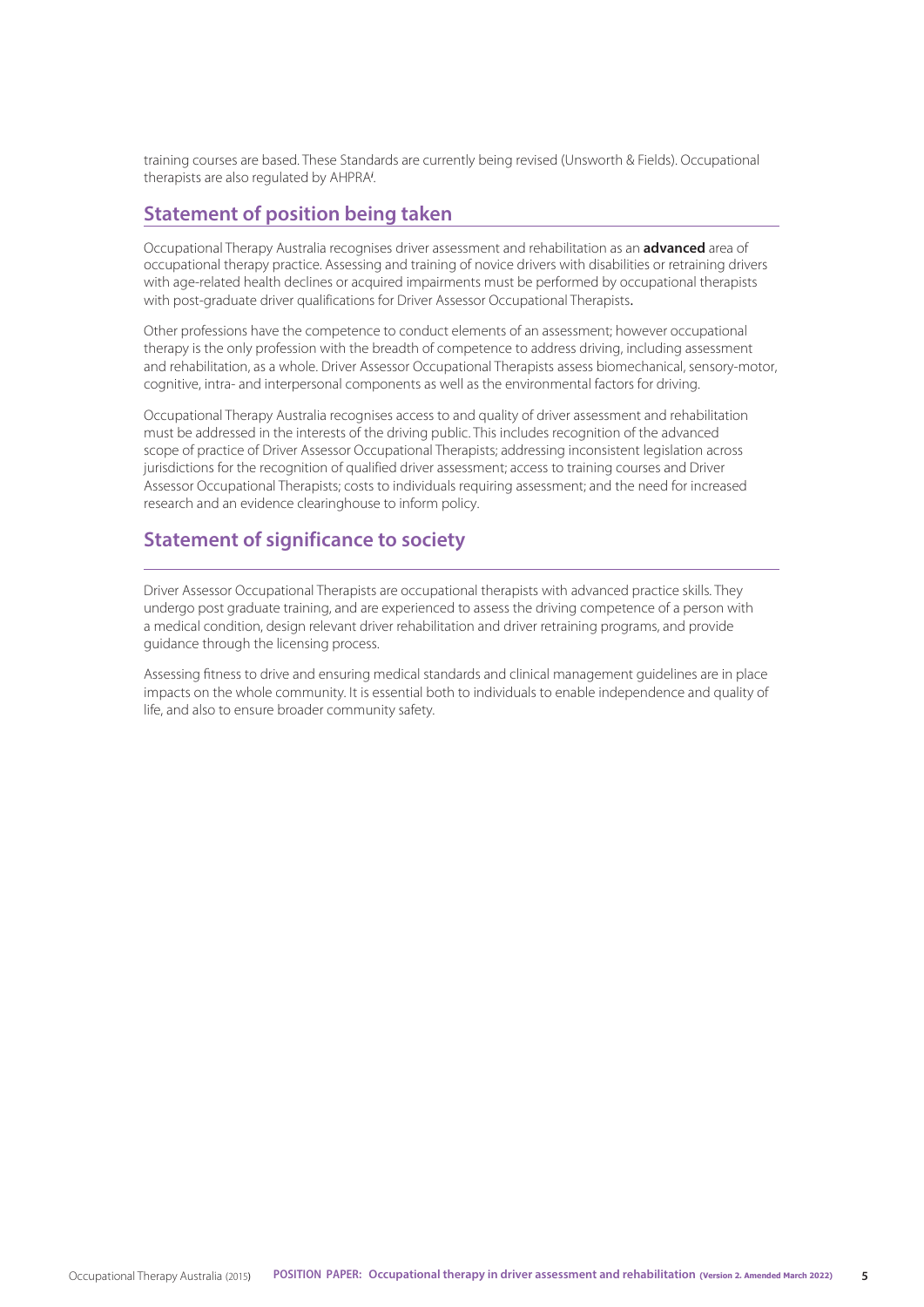#### **References**

Austroads (2012). Assessing Fitness to Drive: Austroads

Dickerson, A.E., Brown Mueul, D., Ridenour, C.D., & Cooper, K. (2014). Assessment Tools Predicting Fitness to Drive in Older Adults: A Systematic Review. *American Journal of Occupational Therapy*, 68 (6), pp670-680.

Di Stefano, M., Macdonald, W. (2012). Design of occupational Therapy on-road routes and related validity issues. *Australian Occupational Therapy Journal*, 59 (1), pp37-46.

Kay, L., & Bundy, A. (2009). Drive Safe Drive Aware. Sydney: Pearson Assessment.

Mallon, K. & Wood, J. M. (2004). Occupational therapy assessment of open-road driving performance: Validity of directed and self-directed navigational instructional components. *American Journal of Occupational Therapy*, 58 (3), pp279-286.

Unsworth, C.A. & Baker, A. (2014). Driver rehabilitation: A systematic review of the types and effectiveness of interventions used by occupational therapists to improve on-road fitness-to-drive. *Accident Analysis and Prevention*, 71, pp106-114.

Unsworth, C.A. (2007). Development and current status of occupational therapy driver assessment and rehabilitation in Victoria, Australia. *Australian Occupational Therapy Journal*, 54, pp153- 156.

Unsworth, C.A. Pallant, J.P., Russell, K..J. & Odell, M. (2011). OT-DORA Battery: Occupational Therapy Driver Off-Road Assessment Battery. Bethesda, MD: AOTA Press.

Wood, J. M. & Mallon, K. (2001). Comparison of driving performance of young and old drivers (with and without visual impairment) measured during in-traffic conditions. *Optometry and Vision Science*, 78(5), pp343-349.

Wood, J. M., et al (2008). A multidomain approach for predicting older driver safety under in-traffic road conditions. *Journal of the American Geriatrics Society*, 56, pp986-993.

World Federation of Occupational Therapy (2011) (WFOT).